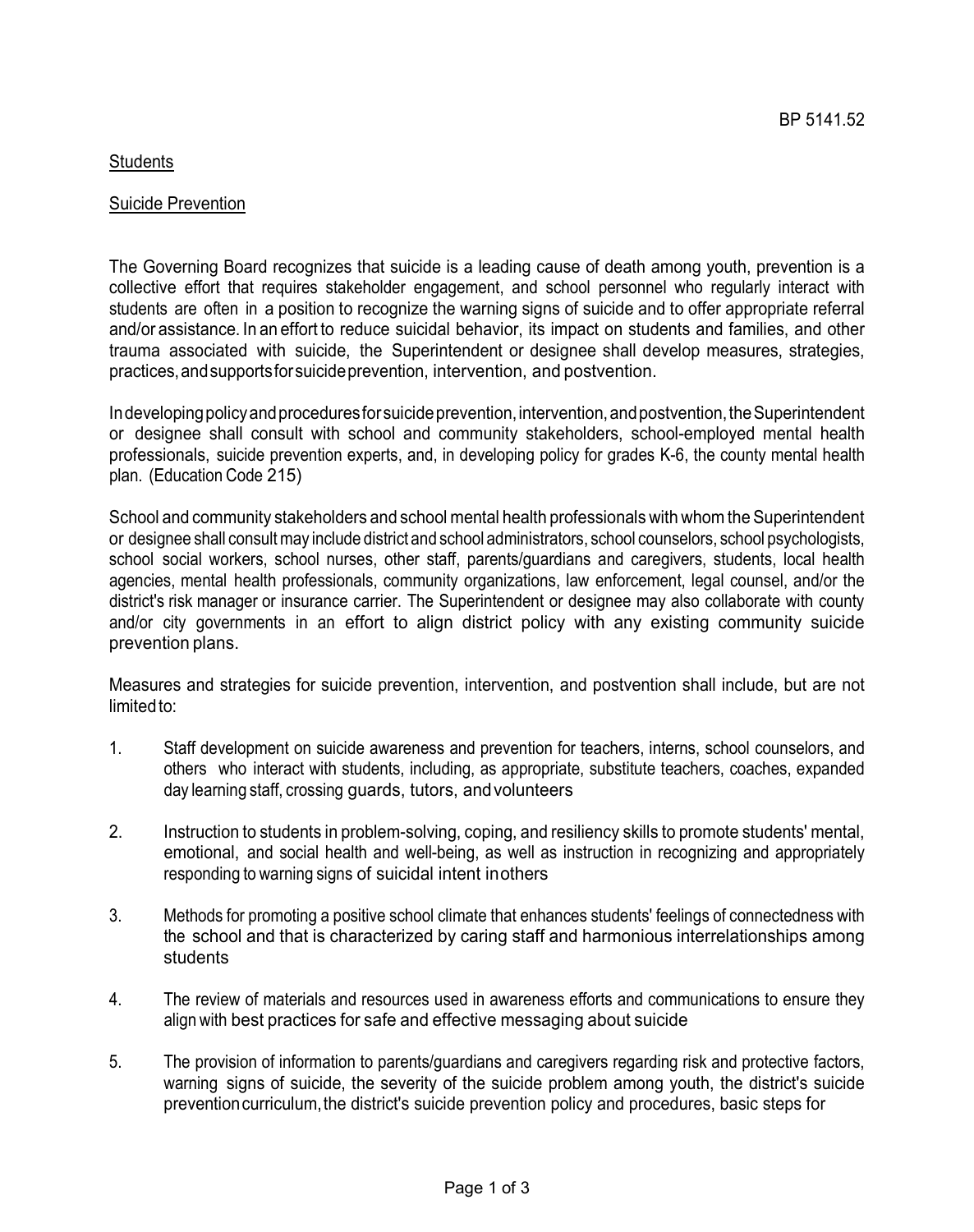# **Students**

#### Suicide Prevention (continued)

helping suicidal youth, the importance of communicating with appropriate staff if suicide risk is present or suspected, access to suicide prevention training, and/or school and community resources that can help youth in crisis

- 6. Encouragement for students to notify appropriate school personnel or other adults when they are experiencing thoughts of suicide or when they suspect or have knowledge of another student's suicidal intentions
- 7. Crisis intervention procedures for addressing suicide threats or attempts
- 8. Counseling and other postvention strategies for helping students, staff, and others cope in the aftermath of a student's suicide
- 9. Establishment of district and/or school-site crisis intervention team(s) to ensure the proper implementation and review of this policy and other district practices related to the emotional and behavioral wellness of students, including, but not limited to, the oversight of mental health and suicide prevention training, collaboration with community mental health organizations, identification of resources and organizations that provide evidence-based treatment, collaboration to build community response, and compliance with Education Code 215

As appropriate, these measures and strategies shall specifically address the needs of students who are at high risk of suicide, including, but not limited to, students who are bereaved by suicide; students with disabilities, mental illness, or substance use disorders; students who are experiencing homelessness or who are in out-ofhome settings such as foster care; and students who are lesbian, gay, bisexual, transgender, or questioning. (EducationCode 215)

The Board shall ensure that measures and strategies for students in grades K-6 are age appropriate and delivered and discussed in a manner that is sensitive to the needs of young students. (Education Code 215)

If a referral is made for mental health or related services for a student in grade K-6 who is a Medi-Cal beneficiary, the Superintendent or designee shall coordinate and consult with the county mental health plan. (Education Code 215)

District employees shall act only within the authorization and scope of their credential or license. Nothing in this policy shall be construed as authorizing or encouraging district employees to diagnose or treat mental illness unless they are specifically licensed and employed to do so. (Education Code 215)

The Board shall review, and update as necessary, this policy at least every five years. The Board may, at its discretion, review the policy more frequently. (Education Code 215)